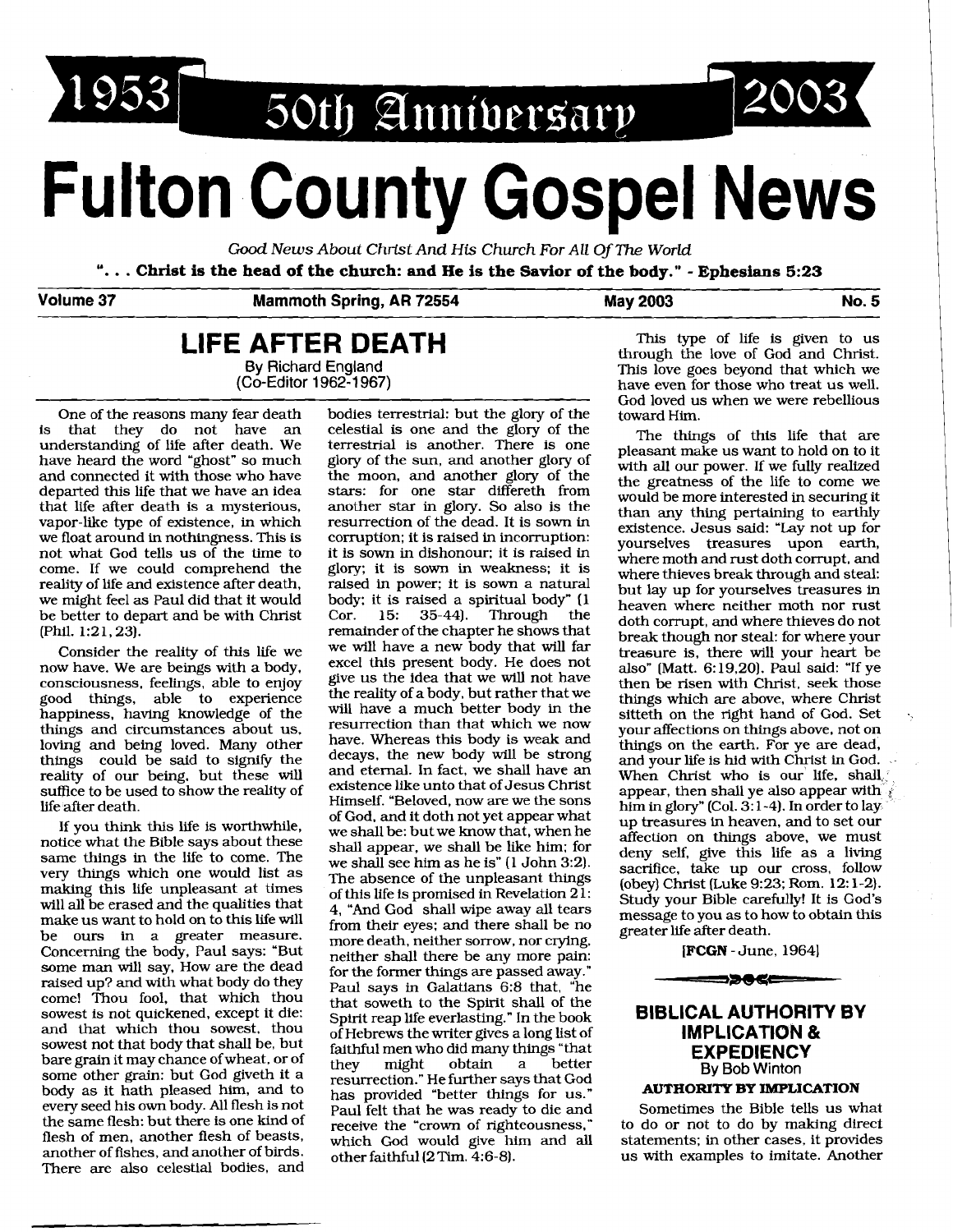#### **FULTON COUNTY GOSPEL NEWS USPS Publication #211780**

... is a Periodical publication issued monthly by the Church of Christ at Third and Bethel [P.O. Box 251). Mammoth Spring, **AR** 72554-0251. **POSTMASTER: Please mail all changes of address to the above address.** 

FCGN is mailed free of charge to any who care to receive it. We **will** be happy to add any names to the regular mailing list. If you send in a name we must have a complete address, including number and street name, or R.R. or HCR number, plus box number, or a P.O. Box number and the NINE **DIGIT ZIP CODE.** This paper is supported by voluntary contributions for which we are grateful. Financial information will be furnished upon request. **Mail all address corrections or manuscripts to:** 

# **FULTON COUNTY GOSPEL NEWS P.O.** Box **251**

Mammoth **Spring, AR** 72554

| E-Mail  cocfcgn@ozarks.com |  |
|----------------------------|--|

method is by **implication.** To say that something is "implied" is simply to say that it is required by the evidence. For example, suppose someone had two sacks of grain, each weighing the same, and having a total weight of two hundred pounds. Given this information, we could of course know, by implication, that each sack weighed one hundred pounds. The information provided did not state this fact, but that conclusion is plainly implied. The same logical principles are to be applied in the study of the Bible.

The Bible does not expressly say that the people who heard Peter's sermon on Pentecost day (in Acts 2) believed that Jesus is God's Son. But given the knowledge that one cannot be saved without that faith (John 8:24), and knowing that these people were saved (Acts 2:36-47), we can deduct that they believed on the Lord. This we know by implication.

Likewise, the Bible does not expressly say that Saul of Tarsus repented during his conversion (Acts 9). but knowing that one must repent to be saved (Luke 13:3), and knowing that Saul was saved (Acts 22:16; 1 Tim. 1: 13). we can therefore know by implication that he repented.

The Bible does not expressly say<br>when Christ's church was Christ's church was<br>ed. It was not before established. It was not Matthew 16 and not after Acts 2,

because prior to the events of Acts 2 the church is spoken of as being still in the future ['I will build my church" - Matt. 16: 181. But it was established by the end of Acts 2 for people were added to it on that occasion (Acts 2:41,47). Therefore, by implication, we can know that the Lord's church was established on the Pentecost day of Acts Chapter Two.

The Bible does not say that Crispus heard the gospel (Acts 18:8), but since the Record says he "believed," we know he was taught the gospel beforehand, because belief comes only through learning the gospel. God's word (Rom. 10:17; Acts 15:7).

When an action, fact or teaching is<br>solutely demanded by Biblical absolutely demanded by Biblical information. specifically stated, then that action, fact or teaching is an implication. What is taught by a genuine implication is just as binding as those things which are taught by direct statement. But much caution must be exercised to make sure that conclusion is absolutely demanded by the facts, otherwise the implication is only an assumption.

#### **AUTHORITY BY EXPEDIENCY**

God expresses his authority though the Bible by making direct statements, by giving examples for us to imitate, and in providing clear implications. Bible authority can also be established by the principle of expediency. An "expedient" is expediency. An "expedient" is<br>anything which assists in the anything which assists in the<br>carrying out of our spiritual out of our obligations without changing the nature of those obligations or the end results. It speeds up, or aids, in fulfilling a God-given duty. There is no expediency where there is no obligation. **A** matter of expediency cannot be made a matter of law. It is as great a sin to make an optional matter required as to make a required matter optional. Christians have the obligation to assemble for worship, but the New Testament makes no requirements as to the place of assembly. When God does not specify how or when a command is to be carried out, it becomes a matter of human judgment, a matter of expedience.

Hebrews 10:25 makes assembling necessary. Other passages make the first day of the week the day to assemble (Acts 20:7; 1 Cor. 16:l-2). The time on the first day of the week to meet and the place of assembly are not specified, thus are matters of expediency. We could meet in a

private home (Col. 4:15), in a public building, or in the open. The building is an optional expediency which is authorized by the passages which require us to assemble. We are commanded to preach the gospel to<br>the lost (Mark 16:15). Printed lost  $(Mark 16:15)$ . Printed material, radio and television, public teaching, and private studies are all expedients to that end. We are told to baptize penitent believers (Acts 2:36-38), thus a baptistry is an expedient to that end. We are told to teach the church (Matt. 28:20); it is expedient to teach different age groups separately, hence we regularly study the Bible in classes.

"And whatsoever ye do in word or deed, do **all** in the name of the Lord Jesus, giving thanks to God and the Father by him" (Col. 3: 17). "In the name of' Christ means "by the authority of' Christ. We **must** have Bible authority for all we believe and practice in spiritual matters. If we believe or practice an item without Bible authority, we go beyond the teachings of Christ (2 John **9).** To operate without this divine approval is to invite the wrath of God (Rev. 22:18.19; Heb. 20:26-31). The only ways to establish Bible authority for religious beliefs and acts are by (1) direct statements, (2) Bible examples,  $(3)$  clear implications, and  $(4)$  by expediency. Anything that is not authorized by one or more of these ways is an addition, and thus is forbidden.

> 464 Ridgewood Dr. Manchester. TN 37355

### <del>=</del>>>®≪

#### **UNDERSTANDING THE BIBLE By** Marvin **Rickett**

The above title implies that the Bible can be accurately understood. It also implies that it may be misunderstood. It can be wrested. either unintentionally because of poor methods, or intentionally to defend preconceived ideas. Peter talked of those who were unlearned and unstable, who wrested the scriptures unto their own destruction (2 Peter 3:16). One may understand the Bible's message. If he is not accurately obtaining that message, he is not understanding it. If we do not understand the Bible alike, were are not understanding it. What are the requirements for understanding the Bible?

(1) Proper **attitude.** We must approach the Bible with an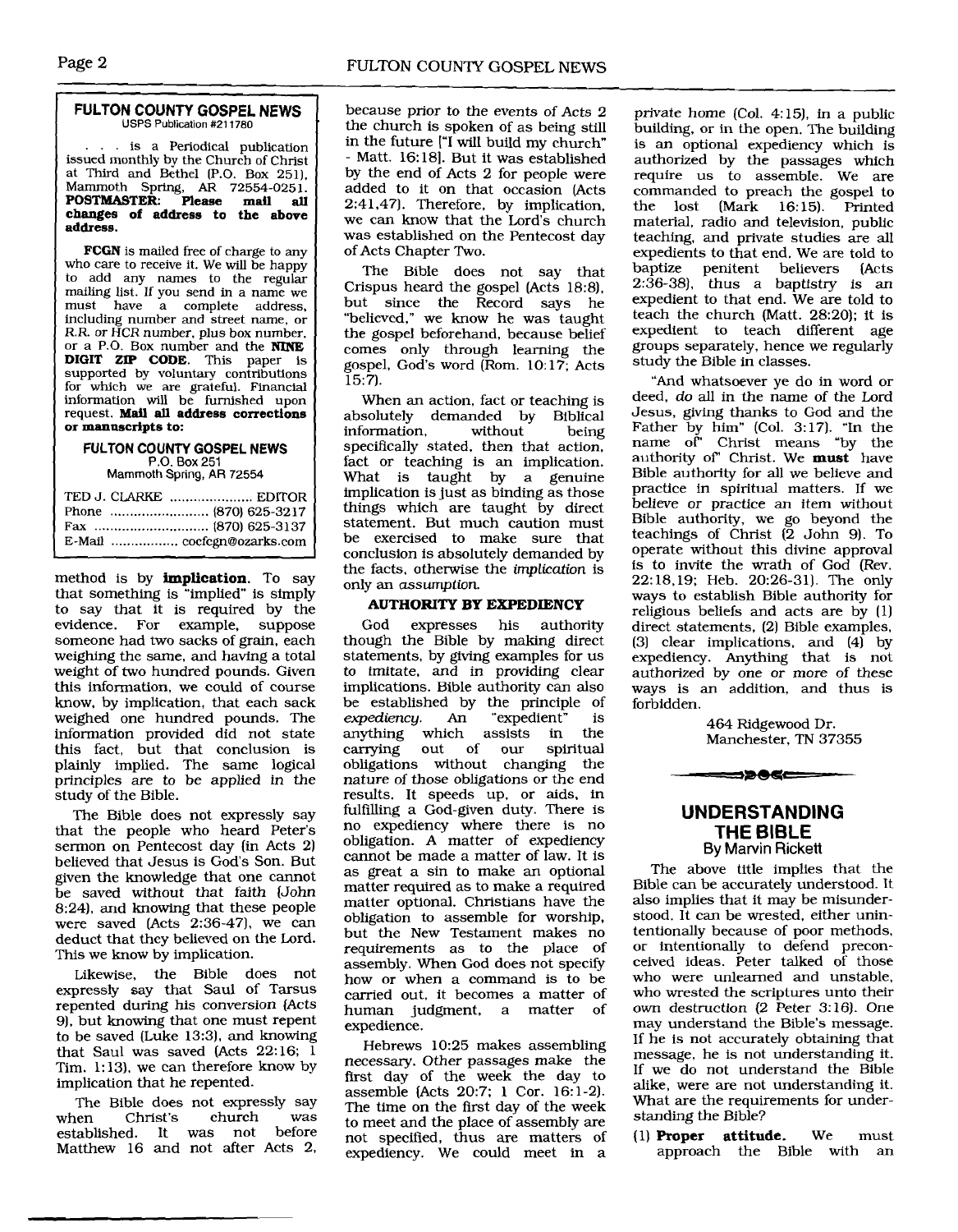attitude of respect. It is inspired of God: "Knowing this first, that no prophecy of the scripture is of any<br>private interpretation. for interpretation. prophecy came not in old time by the will of men: but holy men of God spake as they were moved by the Holy Ghost" (2 Peter 1:20,21). For instance, Paul did not speak<br>or write out of his own write out of his own<br>pretation of what God interpretation of wanted, but as the Holy Spirit guided him (1 Corinthians 2: 13). Paul affirmed that "All scripture is give by the inspiration of God, and is profitable for doctrine, for correction. instruction in righteousness" (2 Timothy 3:16). Even if one first<br>approaches the Bible before approaches the Bible believing it is inspired of God, he should be willing to let it testify of<br>itself and accept whatever whatever conclusion the evidence warrants. It claims inspiration for itself and sets forth adequate evidence to prove it.

- **(2) Read.** In order to understand the Bible, one must read it for himself.<br>There has been too much There has been too much speculation and criticism of the Bible by those who have never adequately read it. It takes time to read it. One must expend the necessary time. It takes more than<br>a superficial skimming or a superficial skimming or pronouncing of words. There must<br>be some deliberation and be some deliberation meditation. Understanding comes from reading: "Whereby, when ye<br>read, ve may understand" read, ye may understand" (Ephesians 3:4).
- **(3) Exegete.** This sounds like a complicated word, but it really is not. Exegesis simply means to "draw out" the original meaning the author of the passage intended. This is not difficult to do when one studies the passage in its context. It does require study. Nehemiah called it "giving the sense" of the scripture (Nehemiah 8:8). This is the first duty of the Bible student after reading it. It comes before attempting interpret the passage. Many "Bible handlers," attempt to "thrust in" a meaning that will support a religious notion they are already determined to hold to. This is<br>called "eisegesis." Our basic "eisegesis." concern must be: "What one message did the writer intend to convey to the reader of the passage?" This is exegesis.
- (4) **Interpret.** Interpretation is the next step after exegesis. It means to explain the meaning as one

understands it. Each student has the right to interpret for himself. But it must be based on correct exegesis, or the interpretation will be a misunderstanding of the<br>Bible rather than an rather understanding. No one has the<br>right to issue an official right to issue an official interpretation for anyone else, whether he be the pope, a church council, or a modern translation of the Bible. Many of the modem translations instead of translate. Interpreting the prerogative of translators, but of the individual readers. When interpretation is based on correct exegesis, we will all "see" the Bible alike.

(51 **Apply.** Understanding the Bible includes proper application of its message to one's individual faith and practice. The Bible message is one that is not merely held mentally, but one which must be acted upon. It does one very little<br>good to have a mental ve a mental<br>of the Bible understanding without doing it. It must be applied to our lives.

You **can** understand the Bible. Our God did not give us a message which is beyond the grasp of His human creature. But you must apply some natural rules and expend some effort to obtain an understanding of it. And you **must** come to an understanding of it if you are to be saved from your sins and receive eternal life, for it is only through an understanding of the scriptures that you can know what to do to inherit eternal life.

> P.O. Box 159 Bay, **AR** 724 1 1

# **TO JUDGE OR NOT TO JUDGE; THAT IS THE QUESTION**  By Bruce Stulting

5**2055** 

In Matthew 7: 1, Jesus said. "Judge not, that ye be not judged." This passage has been abused by many throughout the years. The phrase, "Now don't start judging me!", is often used to thwart efforts to restore the erring and rebuke false teachers. Many have objected to any criticism of denominational doctrine because of a misunderstanding of the afore mentioned attorneys will often cite this passage<br>in their arguments against in their arguments against prosecution procedures. The failure to properly

understand and apply this passage has caused much strife and led to division in the body of Christ.

In understanding this verse, we must take into account our Lord's words in John 7:24. In this verse Jesus said, "Judge not according to the appearance, but judge righteous judgment." In efforts to disprove the inspiration of the Bible, infidels have pointed to this seeming contradiction as proof for their proposition. Did<br>Jesus contradict Himself? Was contradict Matthew inspired and not John? Was John inspired and not Matthew? Which is right? To judge or not to judge; that is the question! It there a dilemma? If we say that Matthew is inspired do we make John a liar? If we say that John is inspired do we make Matthew a liar? The answers to these questions are quite simple; there are two kinds of judging. The fact of the matter is, Jesus doesn't condemn every kind of judging. There is a **"righteous judgement**" which is<br>not only **permitted**, but permitted, **commanded.** To 'Judge" means "to hear and decide a case; to determine; to pass sentence" (The American Heritage ® Dictionary of the English Language, Third Edition Copyright© 1994 by Houghton Mifflin Company). According to Jesus, to judge "righteously" is to do so in keeping with the facts and in keeping with the<br>principles of right: not by principles of right; "appearance." A judgment based upon "appearance" would be based upon what we see on the surface of things before we really understand the facts involved in the case. This<br>type of judging (according to type of judging (according appearance, regardless of facts) is the basis for our English word **"prejudice"** which literally means to " **pre-judge."** 

The kind of judging which Jesus forbids in Matthew 7:1 is rash,<br>censorious and uncharitable uncharitable judgments, and that faultfinding spirit of disposition which condemns<br>upon supposition without supposition examination of the charges; forgetful that we also shall stand in the judgment and shall need mercy (cf. Rom. 14:10; James 2:13). The word<br>judge in this context means in this context means "condemn" - "condemn not." In the immediate context of Matthew 7: 1-5, Jesus was directing his comments to the Pharisees. We must keep in mind the harsh judgments which they made against Jesus. Also, we must<br>see their bitter spirit as they their bitter spirit as they condemned (without mercy) whole classes of their country men, such as the Gentiles, Samaritans. Sadducees,